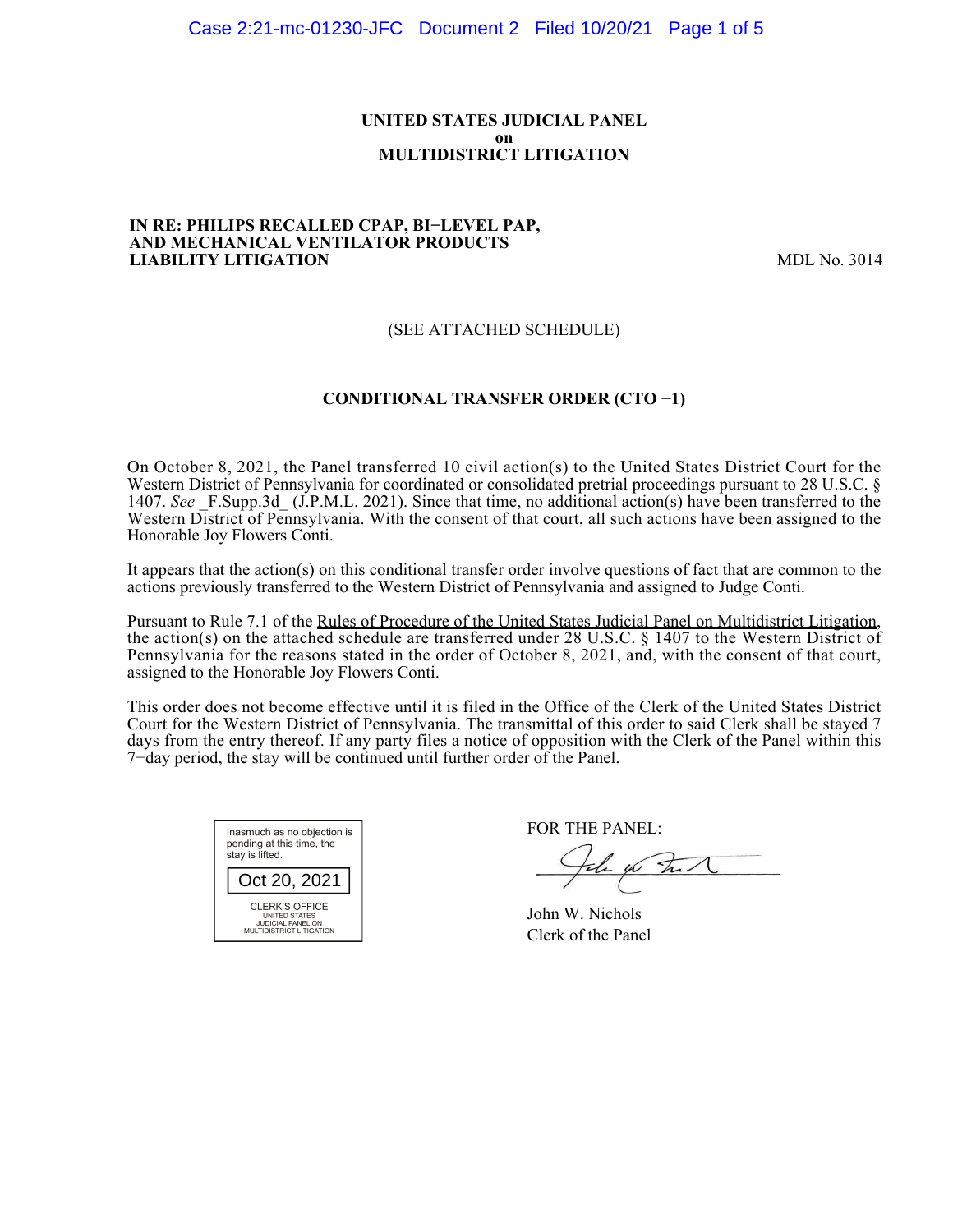#### **IN RE: PHILIPS RECALLED CPAP, BI−LEVEL PAP, AND MECHANICAL VENTILATOR PRODUCTS LIABILITY LITIGATION** MDL No. 3014

#### **SCHEDULE CTO−1 − TAG−ALONG ACTIONS**

| <b>DIST</b>                | DIV.           | <b>C.A.NO.</b> | <b>CASE CAPTION</b>                                   |
|----------------------------|----------------|----------------|-------------------------------------------------------|
| <b>ALABAMA NORTHERN</b>    |                |                |                                                       |
| <b>ALN</b>                 | $\overline{c}$ | 21-01009       | Davis v. Koninklijke Philips N.V. et al               |
| <b>ALN</b>                 | $\overline{2}$ | $21 - 01010$   | Davis v. Koninkelijke Philips NV et al                |
| <b>ALN</b>                 | 5              | $21 - 01085$   | Ballenger v. Koninklijke Philips NV et al             |
| <b>ALABAMA SOUTHERN</b>    |                |                |                                                       |
| <b>ALS</b>                 | $\mathbf{1}$   | $21 - 00410$   | Summer v. Koninklijke Philips N.V. et al              |
| <b>ARKANSAS EASTERN</b>    |                |                |                                                       |
| <b>ARE</b>                 | 4              | $21 - 00740$   | Landers v. Philips North America LLC et al            |
| CALIFORNIA CENTRAL         |                |                |                                                       |
| CAC                        | 2              | $21 - 05793$   | Lisa Mitrovich v. Koninklijke Philips N.V. et al      |
| CAC                        | $\overline{2}$ | $21 - 07629$   | Edi Jaen v. Koninklijke Philips N.V. et al            |
| <b>CAC</b>                 | $\overline{2}$ | $21 - 07651$   | Steven Kipnis v. Koninklijke Philips N.V. et al       |
| CAC                        | $\overline{2}$ | $21 - 07673$   | Quivandra Lawson v. Koninklijke Philips N.V. et al    |
| CAC                        | $\overline{2}$ | $21 - 07729$   | Josie Serna-Delgado v. Koninklijke Philips N.V. et al |
| CAC                        | 5              | $21 - 01636$   | Dale Cochran v. Koninklijke Philips, N.V. et al       |
| <b>CALIFORNIA NORTHERN</b> |                |                |                                                       |
| CAN                        | 3              | $21 - 06300$   | Bastasch et al v. Koninklijke Philips N.V. et al      |
| CAN                        | 3              | $21 - 07580$   | Hurth v. Koninklijke Philips N.V. et al               |
| CAN                        | 3              | $21 - 07582$   | Jaquette v. Koninklijke Philips N.V. et al            |
| <b>COLORADO</b>            |                |                |                                                       |
| CO                         | $\mathbf{1}$   | $21 - 02555$   | Saunders v. Koninklijke Philips NV et al              |
| <b>GEORGIA MIDDLE</b>      |                |                |                                                       |
| <b>GAM</b>                 | 1              | $21 - 00134$   | SIZEMORE et al v. KONINKLIJKE PHILIPS N V et al       |
| <b>GAM</b>                 | 1              | $21 - 00177$   | POWELL v. KONINKLIJKE PHILIPS N V et al               |
| <b>GAM</b>                 | 5              | $21 - 00318$   | BROOKS v. KONINKLIJKE PHILIPS N V et al               |
| <b>GAM</b>                 | 7              | $21 - 00111$   | ROGERS et al v. KONINKLIJKE PHILIPS N V et al         |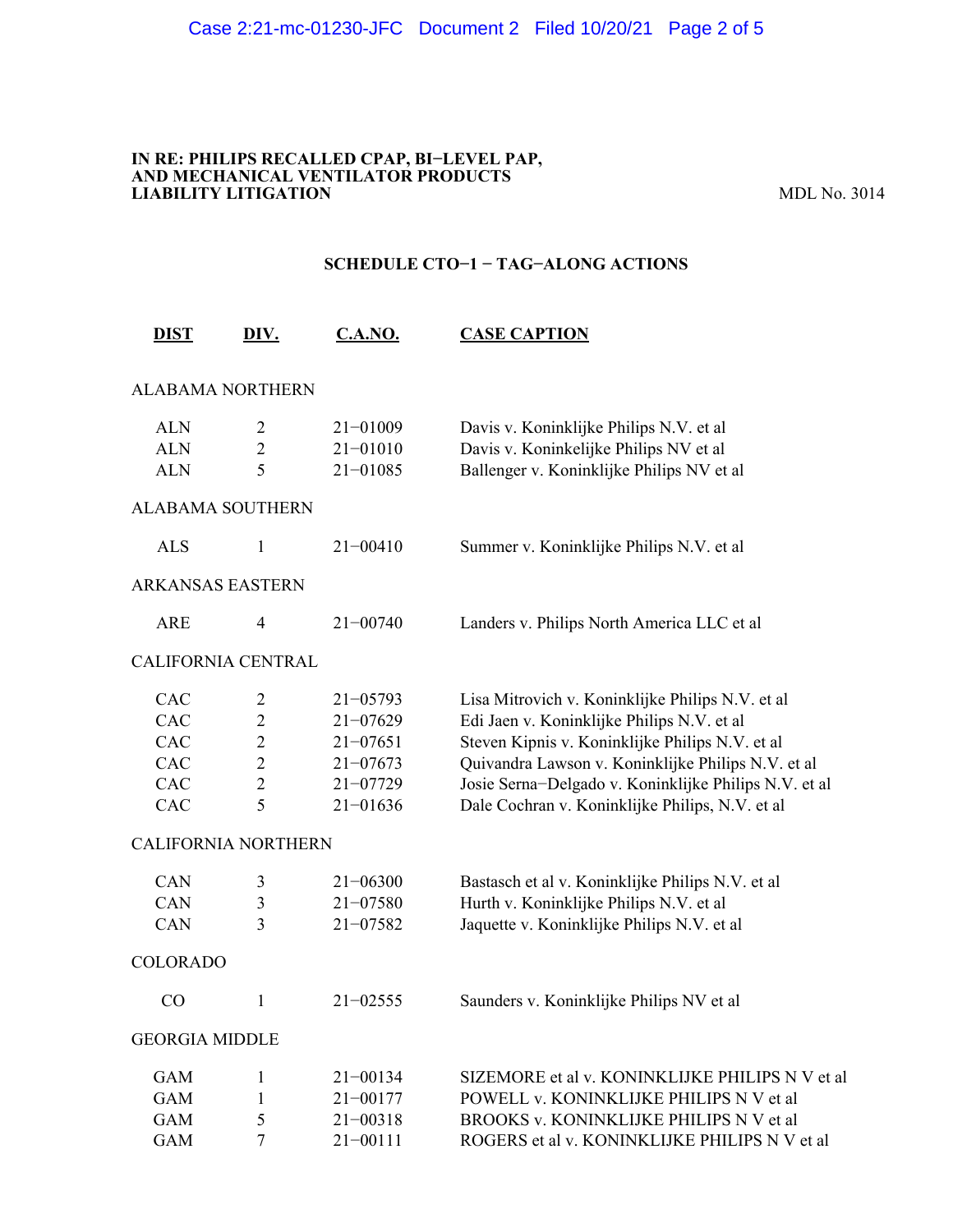#### Case 2:21-mc-01230-JFC Document 2 Filed 10/20/21 Page 3 of 5

### GEORGIA NORTHERN

| <b>GAN</b><br><b>GAN</b> | 1<br>$\mathbf{1}$   | $21 - 03621$<br>$21 - 04016$ | Kolodin v. Koninklijke Philips N.V. et al<br>Mercure et al v. Koninklijke Philips N.V. et al |  |  |  |
|--------------------------|---------------------|------------------------------|----------------------------------------------------------------------------------------------|--|--|--|
| <b>GEORGIA SOUTHERN</b>  |                     |                              |                                                                                              |  |  |  |
| GAS<br>GAS               | 1<br>$\overline{4}$ | $21 - 00131$<br>$21 - 00280$ | Norman v. Koninklijke Philips N.V. et al<br>Drake v. Philips et al                           |  |  |  |
| <b>INDIANA NORTHERN</b>  |                     |                              |                                                                                              |  |  |  |
| <b>INN</b>               | 3                   | $21 - 00652$                 | Lowry et al v. Philips North America, LLC et al                                              |  |  |  |
| <b>INDIANA SOUTHERN</b>  |                     |                              |                                                                                              |  |  |  |
| <b>INS</b>               | 1                   | $21 - 02454$                 | HILL et al v. KONINKLIJKE PHILIPS N.V. et al                                                 |  |  |  |
| <b>KANSAS</b>            |                     |                              |                                                                                              |  |  |  |
| KS                       | $\overline{c}$      | $21 - 02396$                 | Thomas v. Koninklijke Philips N.V. et al                                                     |  |  |  |
| <b>KS</b>                | $\overline{2}$      | $21 - 02405$                 | Scheibel v. Koninklijke Philips N.V. et al                                                   |  |  |  |
| <b>KS</b>                | $\overline{2}$      | $21 - 02426$                 | Hunter-Blank v. Philips North America LLC et al                                              |  |  |  |
| <b>KENTUCKY WESTERN</b>  |                     |                              |                                                                                              |  |  |  |
| <b>KYW</b>               | $\frac{3}{2}$       | <del>21–00485</del>          | Graham et al v. Respironies, Inc. et al Opposed 10/20/21                                     |  |  |  |
| <b>LOUISIANA EASTERN</b> |                     |                              |                                                                                              |  |  |  |
| LAE                      | $\overline{2}$      | $21 - 01355$                 | Stewart v. Koninklijke Philips N.V. et al                                                    |  |  |  |
| LAE                      | $\overline{2}$      | $21 - 01472$                 | Walker v. Koninklijke Philips N.V. et al                                                     |  |  |  |
| LAE                      | $\overline{2}$      | $21 - 01769$                 | Cannata v. Koninklijke Philips N.V et al                                                     |  |  |  |
| LAE                      | $\overline{c}$      | $21 - 01770$                 |                                                                                              |  |  |  |
|                          | $\overline{2}$      |                              | Freeman v. Koninklijke Philips N.V. et al                                                    |  |  |  |
| LAE                      |                     | $21 - 01805$                 | Cantrelle et al v. Koninklijke Philips N.V. et al                                            |  |  |  |
| LOUISIANA MIDDLE         |                     |                              |                                                                                              |  |  |  |
| <b>LAM</b>               | 3                   | $21 - 00438$                 | Brown v. Fulton                                                                              |  |  |  |
| <b>LOUISIANA WESTERN</b> |                     |                              |                                                                                              |  |  |  |
| <b>LAW</b>               | 6                   | $21 - 03045$                 | Hebert et al v. Koninklijke Philips N V et al                                                |  |  |  |
| LAW                      | 6                   | $21 - 03373$                 | Connolly v. Koninklijke Philips N V et al                                                    |  |  |  |
| LAW                      | 6                   | $21 - 03438$                 | Polidore v. Koninklijke Philips N V et al                                                    |  |  |  |
| LAW                      | 6                   | $21 - 03447$                 | Ortego v. Koninklijke Philips N V et al                                                      |  |  |  |
| <b>MARYLAND</b>          |                     |                              |                                                                                              |  |  |  |
| MD                       | 1                   | $21 - 02503$                 | Yu v. Koninklijke Philips N.V. et al                                                         |  |  |  |
| <b>MASSACHUSETTS</b>     |                     |                              |                                                                                              |  |  |  |
| MA                       | 1                   | $21 - 11130$                 | Hufnus et al v. Koninklijke Philips N.V. et al                                               |  |  |  |
| MA                       | 1                   | $21 - 11132$                 | Ramirez v. Philips North America, LLC et al                                                  |  |  |  |
| MA                       | 1                   | $21 - 11142$                 | Swann v. Koninklijke Philips N.V. et al                                                      |  |  |  |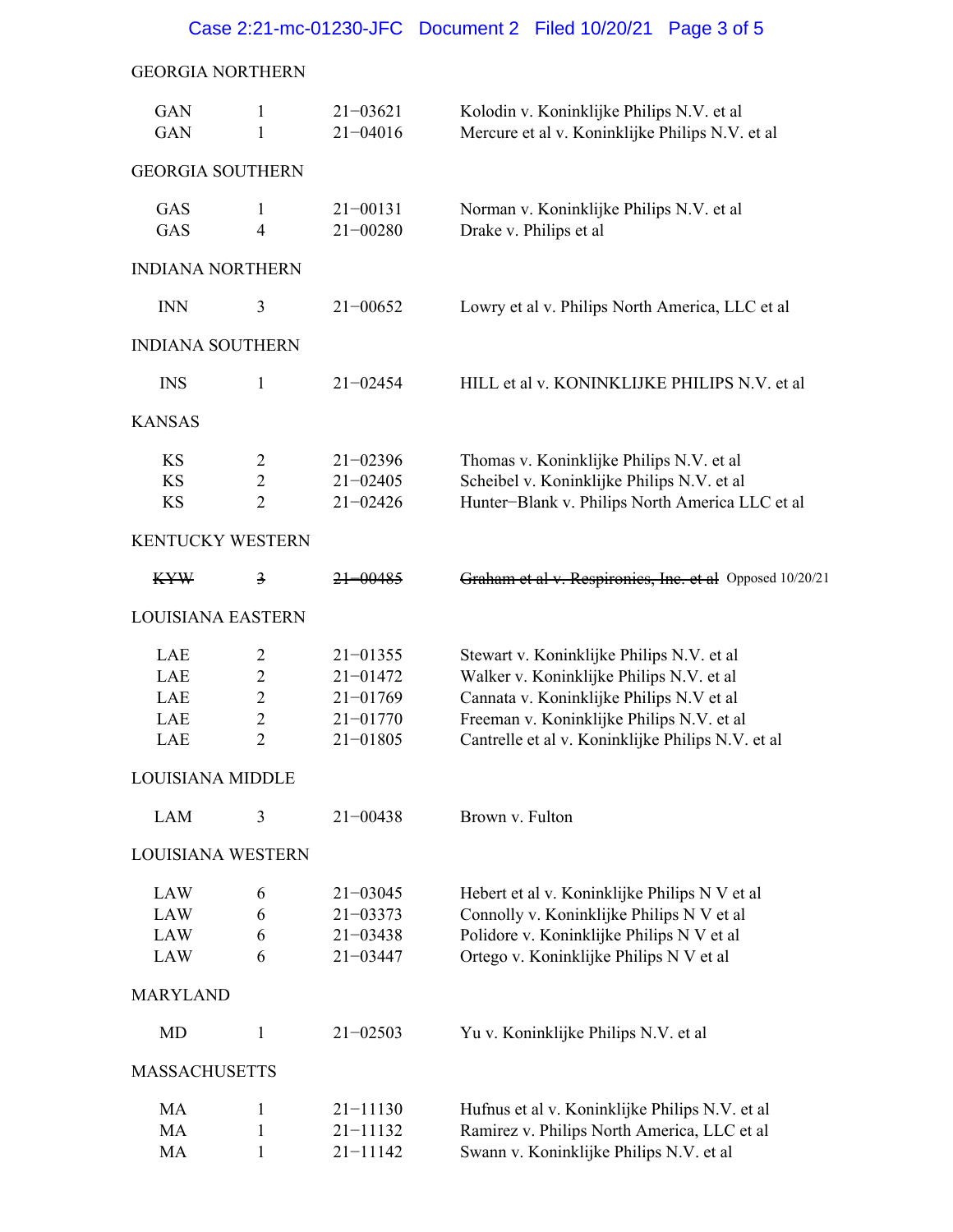## Case 2:21-mc-01230-JFC Document 2 Filed 10/20/21 Page 4 of 5

| MA<br><b>MA</b><br>MA<br>MA<br>MA<br>MA<br>MA<br>MA<br><b>MA</b><br>MA<br>MA | 1<br>1<br>1<br>1<br>$\mathbf{1}$<br>1<br>1<br>1<br>$\mathbf{1}$<br>1<br>1 | $21 - 11150$<br>$21 - 11153$<br>$21 - 11199$<br>$21 - 11206$<br>$21 - 11208$<br>$21 - 11221$<br>$21 - 11232$<br>$21 - 11239$<br>$21 - 11265$<br>$21 - 11328$<br>$21 - 11361$ | Algofi et al v. Koninklijke Philips N.V. et al<br>McGuire v. Philips North America, LLC et al<br>Osman et al v. Koninklijke Philips N.V. et al<br>Bartley et al v. Koninklijke Philips N.V. et al<br>Basemore et al v. Koninklijke Philips N.V. et al<br>Feick v. Koninklijke Philips N.V. et al<br>Dedman v. Philips North America LLC et al<br>Martin v. Philips North America LLC et al<br>Allison v. Philips North America LLC<br>Conley et al v. Koninklijke Philips N.V. et al<br>Adkins et al v. Koninklijke Philips N.V. et al |
|------------------------------------------------------------------------------|---------------------------------------------------------------------------|------------------------------------------------------------------------------------------------------------------------------------------------------------------------------|----------------------------------------------------------------------------------------------------------------------------------------------------------------------------------------------------------------------------------------------------------------------------------------------------------------------------------------------------------------------------------------------------------------------------------------------------------------------------------------------------------------------------------------|
| MA                                                                           | $\mathbf{1}$                                                              | $21 - 11432$                                                                                                                                                                 | Bain et al v. Koninklijke Philips N.V. et al                                                                                                                                                                                                                                                                                                                                                                                                                                                                                           |
| MA                                                                           | 1                                                                         | $21 - 11500$                                                                                                                                                                 | McKinney v. Koninklijke Philips N.V. et al                                                                                                                                                                                                                                                                                                                                                                                                                                                                                             |
| MA                                                                           | 1                                                                         | $21 - 11518$                                                                                                                                                                 | DiMaggio v. Koninkelijke Philips, N.V. et al                                                                                                                                                                                                                                                                                                                                                                                                                                                                                           |
| MA                                                                           | 1                                                                         | $21 - 11557$                                                                                                                                                                 | Petersen v. Koninkelijke Philips, N.V. et al                                                                                                                                                                                                                                                                                                                                                                                                                                                                                           |
| MA                                                                           | $\mathbf{1}$                                                              | $21 - 11560$                                                                                                                                                                 | COLUMBUS v. Koninklijke Philips N.V. et al                                                                                                                                                                                                                                                                                                                                                                                                                                                                                             |
| MA                                                                           |                                                                           | $21 - 11563$                                                                                                                                                                 | Minder et al v. Koninklijke Philips N.V. et al                                                                                                                                                                                                                                                                                                                                                                                                                                                                                         |
| MA                                                                           | $\mathbf{1}$                                                              | $21 - 11598$                                                                                                                                                                 | Murray v. Koninklijke Philips N.V. et al                                                                                                                                                                                                                                                                                                                                                                                                                                                                                               |
|                                                                              | 1                                                                         |                                                                                                                                                                              |                                                                                                                                                                                                                                                                                                                                                                                                                                                                                                                                        |
| <b>MINNESOTA</b>                                                             |                                                                           |                                                                                                                                                                              |                                                                                                                                                                                                                                                                                                                                                                                                                                                                                                                                        |
| <b>MN</b>                                                                    | $\boldsymbol{0}$                                                          | $21 - 01916$                                                                                                                                                                 | Means v. Koninklijke Philips N.V. et al                                                                                                                                                                                                                                                                                                                                                                                                                                                                                                |
| MISSISSIPPI SOUTHERN                                                         |                                                                           |                                                                                                                                                                              |                                                                                                                                                                                                                                                                                                                                                                                                                                                                                                                                        |
| <b>MSS</b>                                                                   | 2                                                                         | $21 - 00113$                                                                                                                                                                 | Hancock v. Koninklijke Philips N.V. et al                                                                                                                                                                                                                                                                                                                                                                                                                                                                                              |
| <b>MISSOURI WESTERN</b>                                                      |                                                                           |                                                                                                                                                                              |                                                                                                                                                                                                                                                                                                                                                                                                                                                                                                                                        |
| <b>MOW</b>                                                                   | $\overline{2}$                                                            | $21 - 04173$                                                                                                                                                                 | Bemiss et al v. Koninklijke Philips N.V. et al                                                                                                                                                                                                                                                                                                                                                                                                                                                                                         |
| <b>MOW</b>                                                                   | 4                                                                         | $21 - 00627$                                                                                                                                                                 | James v. Koninklijke Philips N.V. et al                                                                                                                                                                                                                                                                                                                                                                                                                                                                                                |
| <b>MOW</b>                                                                   | $\overline{\mathcal{A}}$                                                  | $21 - 00683$                                                                                                                                                                 | King v. Koninklijke Philips N.V. et al                                                                                                                                                                                                                                                                                                                                                                                                                                                                                                 |
| <b>MOW</b>                                                                   | $\overline{4}$                                                            | $21 - 00684$                                                                                                                                                                 | Holmes v. Koninklijke Philips N.V. et al                                                                                                                                                                                                                                                                                                                                                                                                                                                                                               |
| <b>NEW JERSEY</b>                                                            |                                                                           |                                                                                                                                                                              |                                                                                                                                                                                                                                                                                                                                                                                                                                                                                                                                        |
| NJ                                                                           | 1                                                                         | $21 - 16582$                                                                                                                                                                 | DANSKY v. KONINKLIJKE PHILIPS, N.V. et al                                                                                                                                                                                                                                                                                                                                                                                                                                                                                              |
| NJ                                                                           | 1                                                                         | $21 - 17401$                                                                                                                                                                 | HOOD-PENDERGHEST et al v. PHILIPS NORTH<br>AMERICA LLC et al                                                                                                                                                                                                                                                                                                                                                                                                                                                                           |
| NEW YORK SOUTHERN                                                            |                                                                           |                                                                                                                                                                              |                                                                                                                                                                                                                                                                                                                                                                                                                                                                                                                                        |
| <b>NYS</b>                                                                   | 7                                                                         | $21 - 07613$                                                                                                                                                                 | Bowman v. Koninklijke Philips N.V. et al                                                                                                                                                                                                                                                                                                                                                                                                                                                                                               |
| OHIO SOUTHERN                                                                |                                                                           |                                                                                                                                                                              |                                                                                                                                                                                                                                                                                                                                                                                                                                                                                                                                        |
| <b>OHS</b>                                                                   | 2                                                                         | $21 - 04860$                                                                                                                                                                 | Cornwell v. Philips North America, LLC et al                                                                                                                                                                                                                                                                                                                                                                                                                                                                                           |
| <b>OREGON</b>                                                                |                                                                           |                                                                                                                                                                              |                                                                                                                                                                                                                                                                                                                                                                                                                                                                                                                                        |
| <b>OR</b>                                                                    | 3                                                                         | $21 - 01174$                                                                                                                                                                 | Miller et al v. Koninklijke Philips N.V. et al                                                                                                                                                                                                                                                                                                                                                                                                                                                                                         |
| PENNSYLVANIA EASTERN                                                         |                                                                           |                                                                                                                                                                              |                                                                                                                                                                                                                                                                                                                                                                                                                                                                                                                                        |
| PAE                                                                          | 2                                                                         | $21 - 03412$                                                                                                                                                                 | POWELL, SR. v. KONINKLIJKE PHILIS N.V.                                                                                                                                                                                                                                                                                                                                                                                                                                                                                                 |